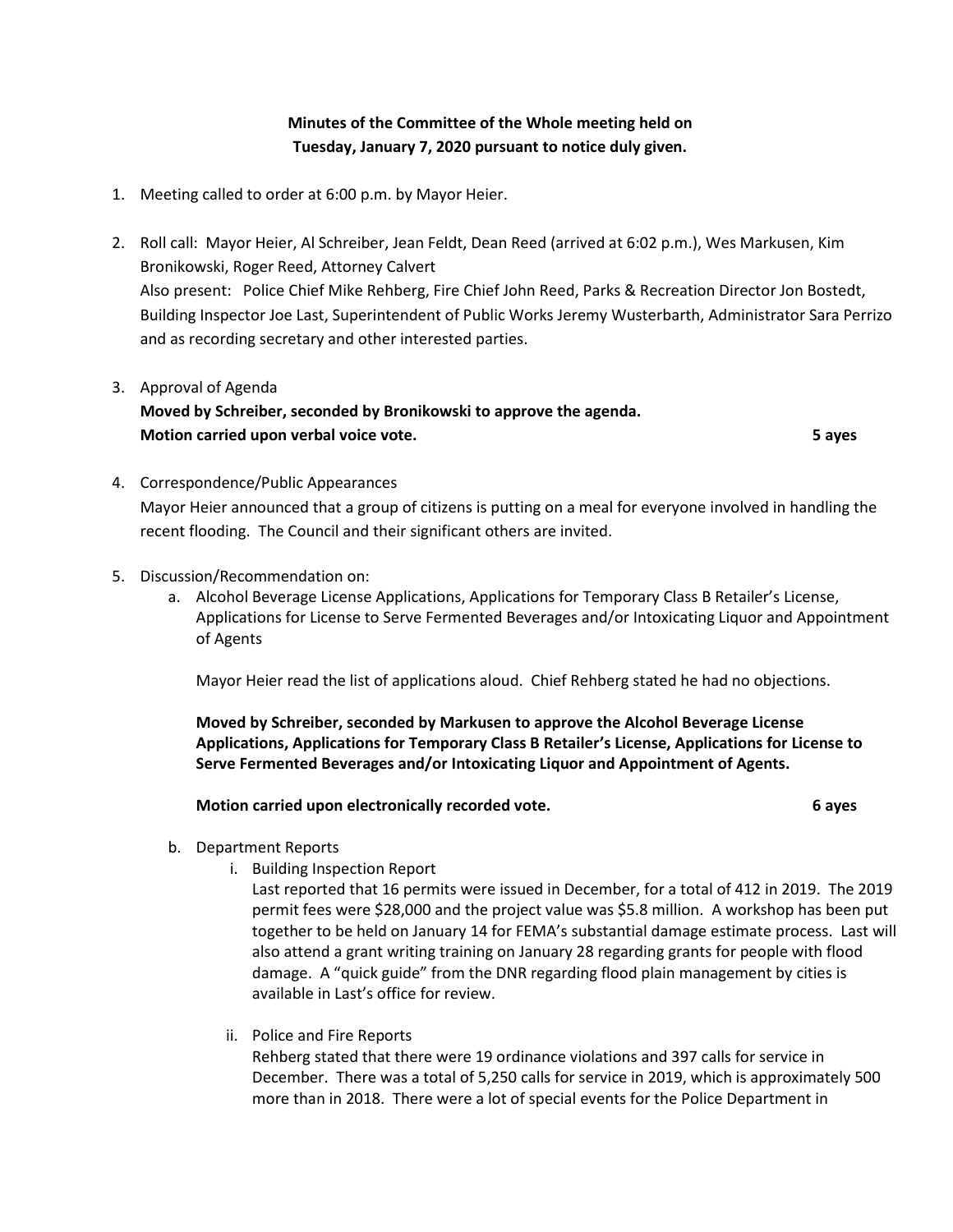December, including visiting the daycare, Winter Wonderland and bell ringing. Detective Crocker is attending meth lab school at the FBI training center. This is a fully-funded training.

J. Reed stated that there were 932 EMS calls in 2019 versus 852 in 2018. There is an incident safety officer class coming up soon, to address changes in safety protocol. Several members of the department are attending EMT training.

iii. Park & Recreation Report

Bostedt stated that all picnic tables have been fixed and maintenance on all equipment is being finished. The department has also been working on snow removal and taking reservations for Holtwood and City Park campgrounds. There were six seasonal spots open at the end of the 2019 season. Two of them have been filled and the other four are in progress. Bostedt is working on the Tree City packet as well as a Shakespeare event at Copper Culture.

iv. Public Works Report

Wusterbarth informed that the bidding is complete for the First Street project and the Mott Street project is set to go out for bid. A pipe broke at the wastewater treatment plant leaving approximately 35-40 feet of water in the basement. Regarding the flooding, Wusterbarth worked with Last and Perrizo to get contractors lined up to solve some of the ice jams. It seems to have worked, but there is approximately 1,000 feet near Ajax Island that is only 5 feet deep and needs dredging. The barge from Iron Works is still at the Harbor awaiting pick up from a tugboat. The push boat that brought the barge to Oconto is out of the water, but will remain at the Harbor for the winter.

v. Administrator Report

Perrizo stated that tax collections so far total \$2.3 million and cash and investments total \$4.4 million as of November 30. There are five candidates for Alderperson, two for Municipal Judge and one for Mayor for the April election. Perrizo and Galik will attend election equipment training on January 23. The office staff is now taking reservations for park pavilions in 2020. Regarding the flooding, Perrizo is working on applying for funds from the Wisconsin Disaster Fund to help offset the cost of breaking up the ice jams. The American Red Cross is assisting homeowners with major damage and Wisconsin and Oconto County Economic Development Corporations are reaching out to assist affected businesses. Perrizo praised the City staff and stated that she is incredibly proud of the teamwork that took place during the flooding.

c. Accounts Payable for the Month of November 2019 in the amount of \$391,068.34, Payroll for the Month of November 2019 in the Amount of \$136,213.42, and other Financial Reports as Presented

**Moved by D. Reed, seconded by Markusen to approve the accounts payable, payroll and other financial reports.**

**Motion carried upon electronically recorded vote. 6 ayes**

d. Municipal Resolution Authorizing Grant Applications Submittals for the Year 2020 to Develop and Construct the Oconto River Pedestrian Bridge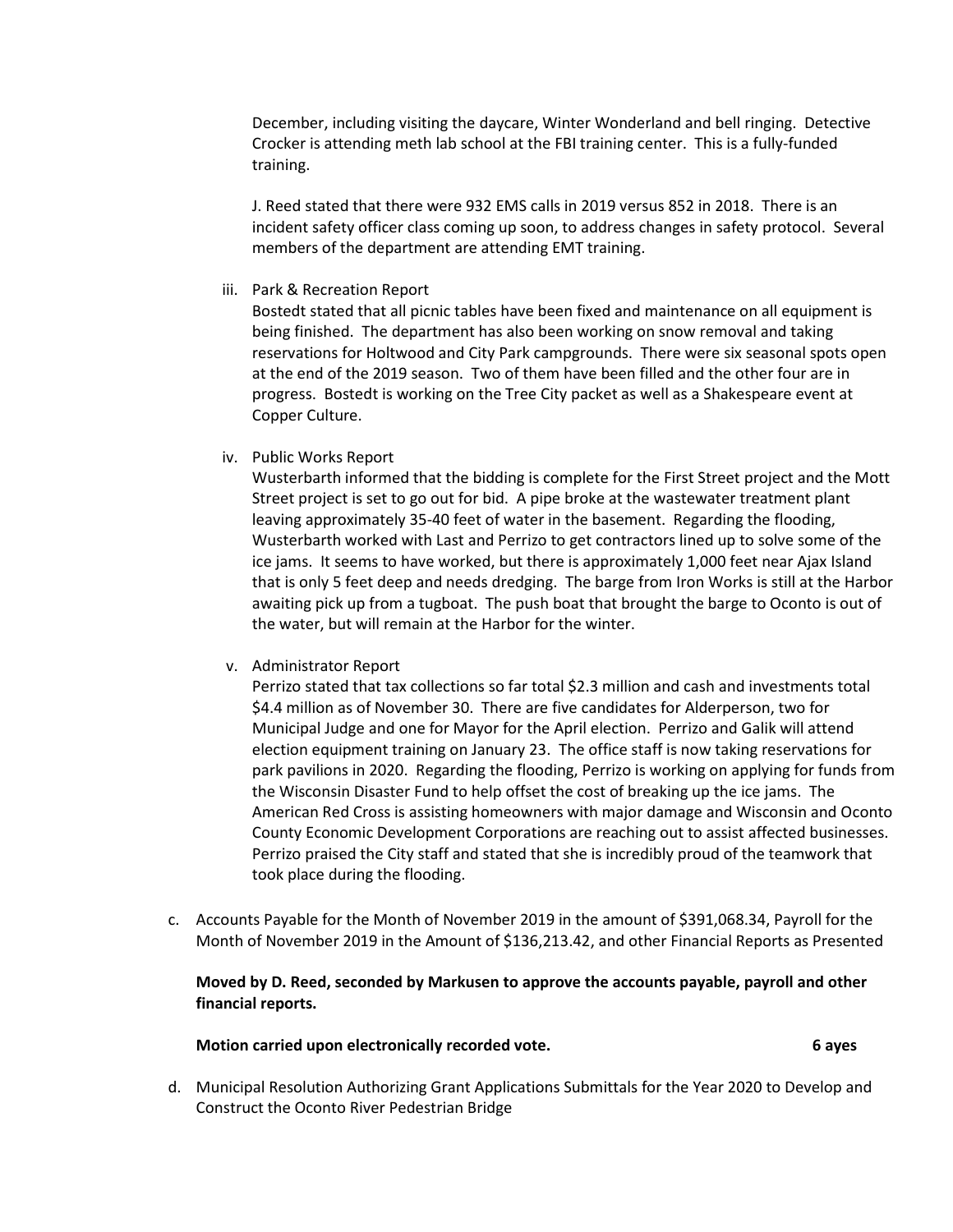Perrizo explained that this allows the City to apply for grant money on behalf of the Chamber of Commerce. No city funds will be used for this project. Mayor Heier stated that the project now has DNR approval.

#### **Moved by Feldt, seconded by D. Reed to approve the resolution.**

#### **Motion carried upon electronically recorded vote. 6 ayes**

e. Wisconsin Emergency Management Grant

Last informed that there is a grant program available for homes in the flood plain/flood fringe. The State has to approve a home to be in the program and then the City can apply on behalf of the homeowner. The costs would be covered by the Federal and State agencies. The coordinator of the program suggested that the home located on Spies Road would be a good candidate for this grant. The program will pay the homeowners for the home and property and then the City must hold that property for green space.

#### **Moved by Schreiber, seconded by Markusen to proceed with the grant process.**

| Motion carried upon electronically recorded vote.                                                                                                 | 6 aves |
|---------------------------------------------------------------------------------------------------------------------------------------------------|--------|
| 2020 Property and Liability Insurance Renewal<br>Perrizo stated that the renewal came in very favorably, with an increase in Work Comp insurance. |        |

**Moved by Markusen, seconded by Bronikowski to approve the 2020 Property and Lability Insurance renewal.**

## **Motion carried upon electronically recorded vote. 6 ayes**

g. Invoices from Marinette Concrete Products Totaling \$11,752 Perrizo stated that this is for the Texas weights along Bayshore Road.

# **Moved by Bronikowski, seconded by R. Reed to approve the invoices from Marinette Concrete products in the amount of \$11,752.**

#### **Motion carried upon electronically recorded vote. 6 ayes**

h. Approval of Ordinance Regarding Revisions to the Public Safety Ordinance in the Municipal Code of Ordinances for the City of Oconto Perrizo explained that this sets the fees for repeat false alarms that require Police and Fire response. J. Reed explained that there are several places that haven't addressed the issue of false alarms and the requirement to have a Knox box. This leads to overtime costs.

**Moved by Schreiber, seconded by Markusen to approve the ordinance.**

**Motion carried upon electronically recorded vote. 6 ayes**